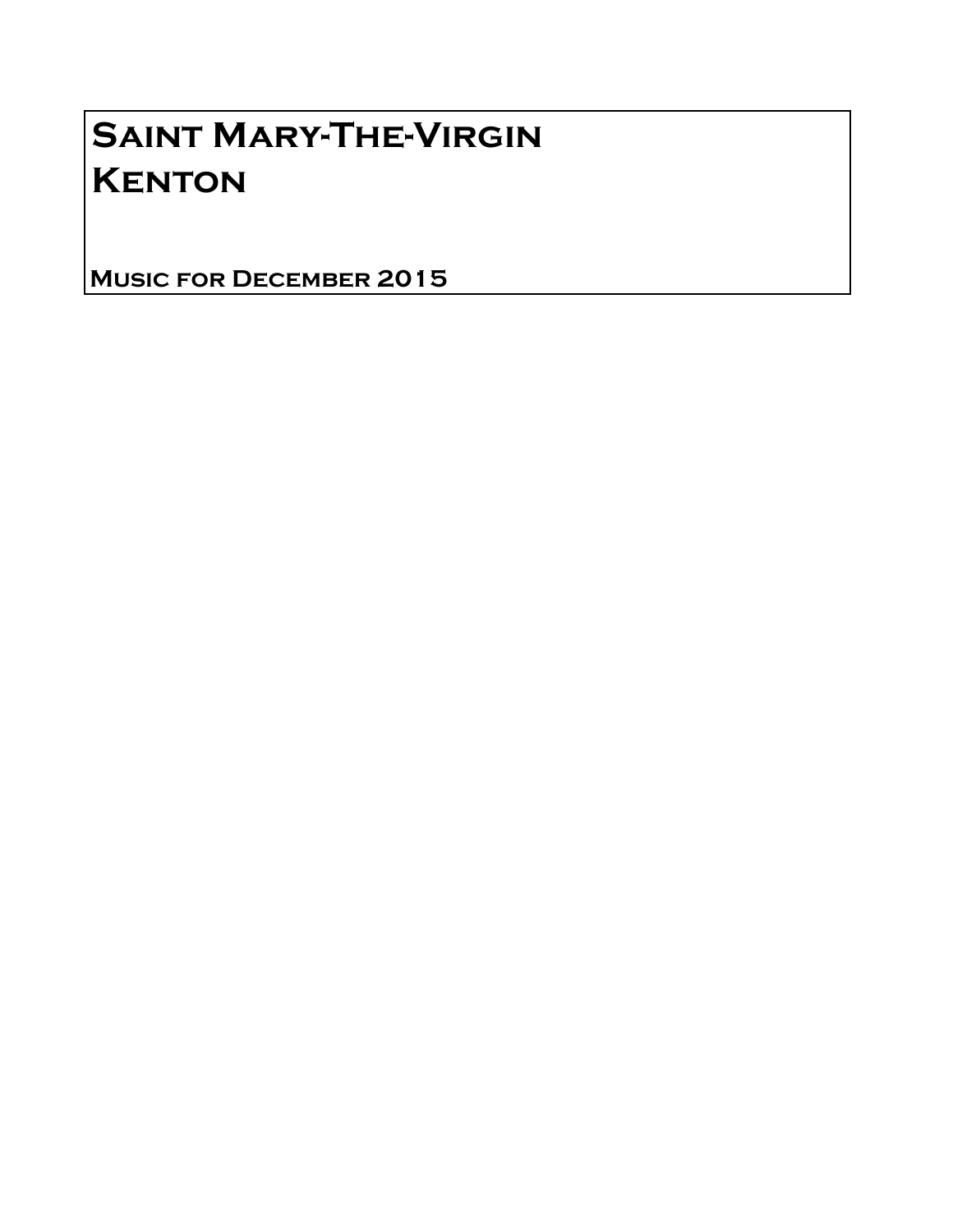| 6th December                                                                             | <b>Advent II</b>                  |                                                                                           |
|------------------------------------------------------------------------------------------|-----------------------------------|-------------------------------------------------------------------------------------------|
| Introit<br><b>Responsorial Psalm</b><br>Gradual                                          | 5<br>Page                         | Hark a herald voice is calling<br>First setting                                           |
| Offertory<br>Communion<br>Recessional                                                    | $\overline{7}$<br>295<br>$3$ (ii) | Hills of the North<br>Let all mortal flesh keep silence<br>Come, thou long expected Jesus |
|                                                                                          | Setting                           | <b>Frances Bradford</b>                                                                   |
|                                                                                          | At communion                      | Silent, surrendered                                                                       |
| <b>13th December</b>                                                                     | <b>Advent III</b>                 |                                                                                           |
| Introit<br><b>Responsorial Psalm</b><br>Gradual<br>Offertory<br>Communion<br>Recessional | 12 <sup>2</sup><br>Page           | On Jordan's bank<br><b>First setting</b>                                                  |
|                                                                                          | 495<br>307<br>6                   | God is working his purpose out<br>Sweet sacrament divine<br>Hark the glad sound           |
|                                                                                          | Setting                           | <b>St Ralph Sherwin Mass</b>                                                              |
|                                                                                          |                                   |                                                                                           |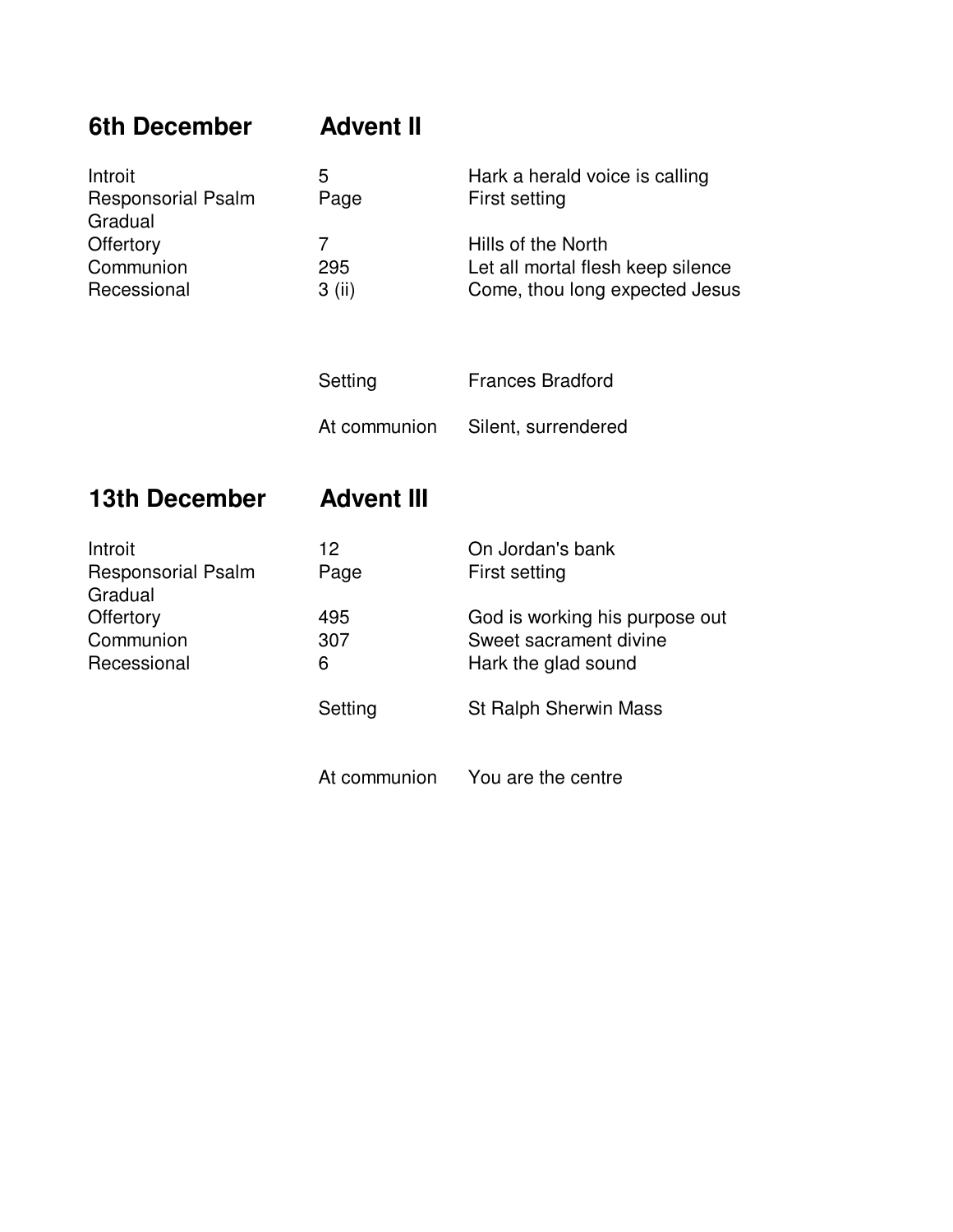| 20th December                                                                            | <b>Advent IV</b>      |                                                                                              |  |
|------------------------------------------------------------------------------------------|-----------------------|----------------------------------------------------------------------------------------------|--|
| Introit<br><b>Responsorial Psalm</b><br>Gradual<br>Offertory<br>Communion<br>Recessional | 186<br>Page           | Tell out, my soul<br>First setting                                                           |  |
|                                                                                          | 11<br>14 (t385)<br>10 | O come, O come, Emmanuel<br>When came in flesh the incarnate word<br>Long ago, prophets knew |  |
|                                                                                          | Setting               | <b>Martin Shaw</b>                                                                           |  |
|                                                                                          | At communion          | A noble flower of Judah                                                                      |  |
| 24th December                                                                            | <b>Midnight Mass</b>  |                                                                                              |  |
|                                                                                          |                       |                                                                                              |  |
| Introit<br><b>Responsorial Psalm</b>                                                     | 32<br>Page            | O little town<br><b>First setting</b>                                                        |  |
| Gradual<br>Offertory<br>Communion<br>Recessional                                         | 30<br>40<br>26        | O come, all ye faithful<br>What child is this?<br>Hark the herald                            |  |
|                                                                                          | Setting               | Mass of St Gregory & Lourdes II Gloria                                                       |  |

At communion Silent night